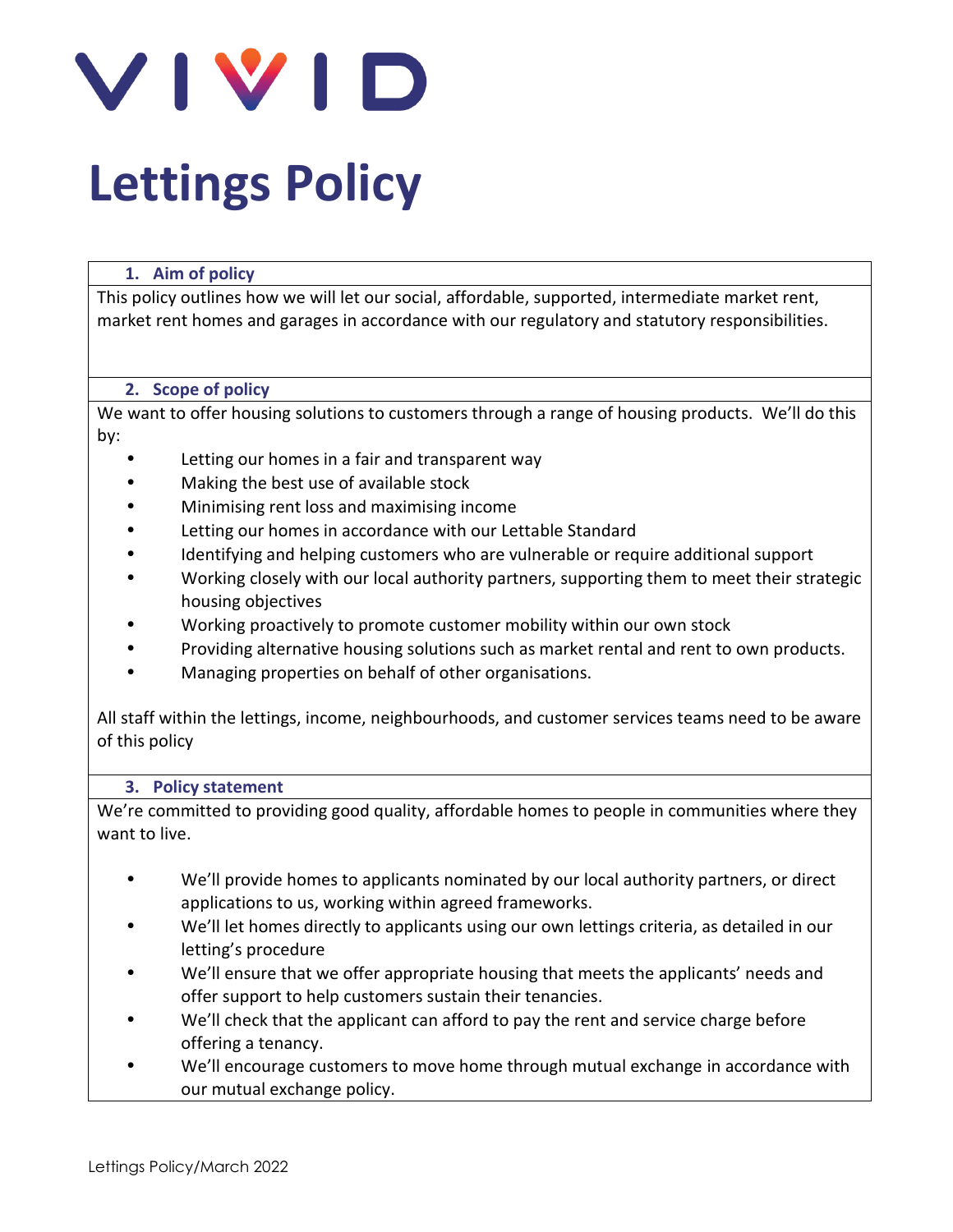

- We'll offer support to customers who need to downsize or move to alternative accommodation in exceptional circumstances in accordance with our management move procedure.
- Only offering homes to applicants who comply with immigration and housing law

Sometimes we may use our discretion and act outside of this policy. We will only do this in exceptional circumstances and will be approved by a senior manager.

#### **4. Ending a tenancy**

All customers wishing to end their tenancy must do so in line with their Tenancy agreement. This will normally be four weeks' notice provided in writing. The tenancy will come to an end on the expiry of the notice. If a customer continues to use the property or does not return their keys, then further charges will be made for the use or occupation of the property until the keys have been returned, or a chargeable lock change has been carried out.

An extension of notice can be mutually agreed between VIVID and the customer.

If a customer is moving internally then we will allow a reduced notice period in line with their new tenancy starting.

#### **5. Letting a property**

#### 4.1 Advertising

We advertise most of our empty homes through our local authority partners' choice-based lettings websites where they operate one or apply for a nomination from their waiting list. We will comply with the local authorities' criteria, allocations policy, local lettings plan/covenants and any section 106 agreements. We may advertise our empty homes in other places, particularly if they are hard to let. Market and intermediate market rent homes Rent to Homeownership schemes and our garages will be advertised on our website, other lettings websites or in local publications.

## 4.2 Nominations

We'll accept nominations from our local authorities in line with current agreements. We may allocate homes direct to applicants in accordance with our agreements and protocols with local authority partners. We'll let our homes in accordance with any Town & Country Planning requirements and Local Lettings arrangements.

#### 4.3 Refusals and withdrawal

We may refuse a nomination or applicant for reasons set out in Appendix 1. In making our decision we will:

- Consider each case on its own merit and consider all relevant information provided by key partner agencies and support workers.
- Assess the applicant to see if they can sustain their tenancy.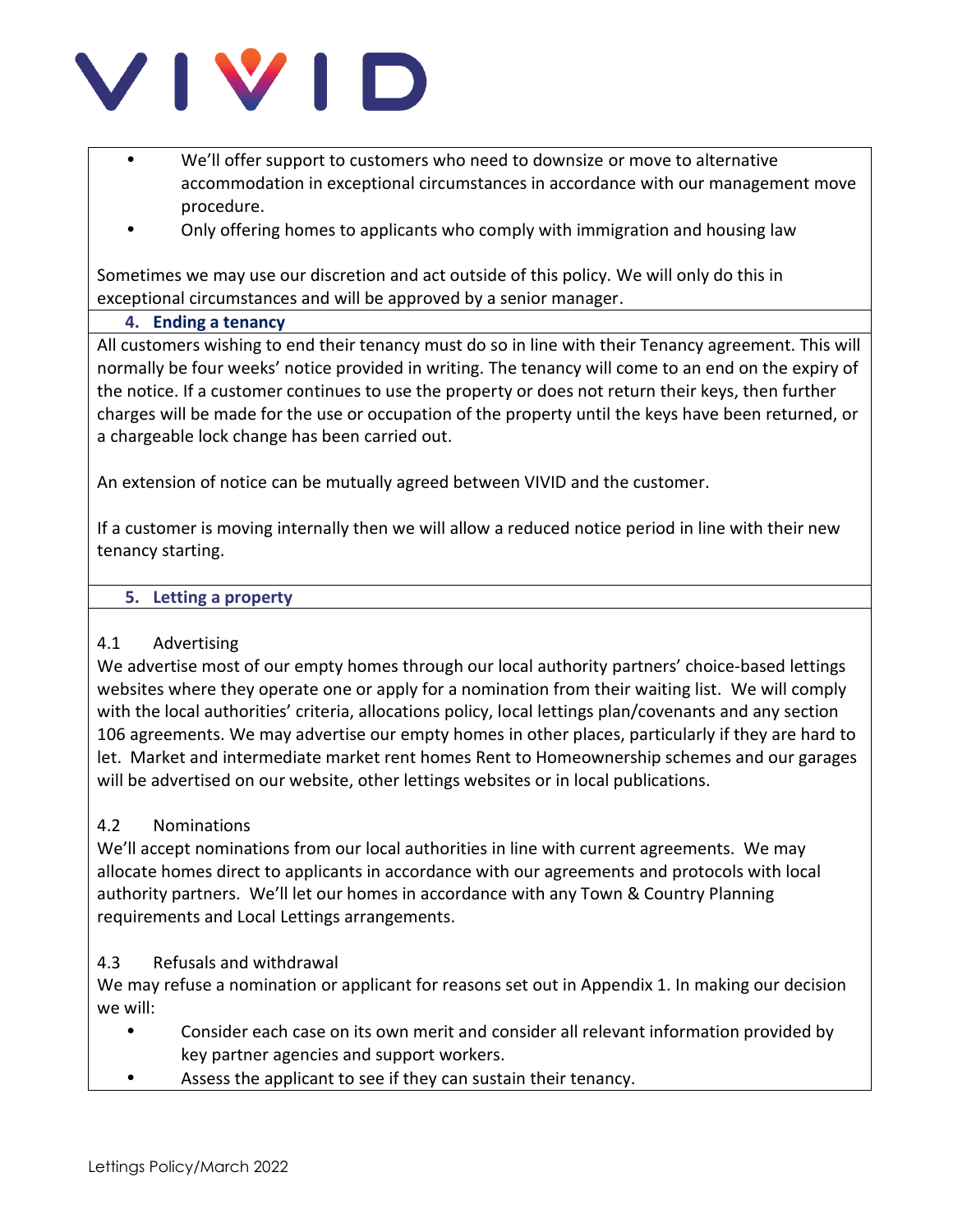

- Provide advice and guidance to customers who we don't accept. If they are an existing customer, we will work closely with them to help them to improve their situation, so they can move in the future.
- Allow a move to proceed in exceptional circumstances, even if the nomination or applicant would have been refused in accordance with Appendix 1. This will be at the discretion of a Head of Service or Director.
- Allow customers the right to appeal against our decision in accordance with our appeals procedure.

On occasion a property which has been advertised may become unavailable for letting. This may be due to a customer retracting their notice, the property requiring works which cannot be completed within a reasonable amount of time, or the use of the property being reconsidered.

We will aim to let the nomination or applicant know if their application has been refused as soon as possible but this may only happen when information is obtained.

# 4.4 Armed Forces

All the local authorities we work with have specific provision in their allocation polices (as per statute) regarding Armed Forces personnel. We will take into consideration any exceptional circumstances when we are assessing suitability for the nominee or their families where they have an Armed Forces connection. For applicants who apply for our market rented homes with Armed Forces connections we will apply discretion if they need longer to move or more support pre- or post-tenancy.

# 4.5 Tenure

We'll offer tenancies in accordance with our Tenancy Policy.

# 4.6 Rent

We'll ask all customers being offered a property for an advance payment, normally 4 weeks rent and service charge, which must be paid prior to signing for the tenancy. This can be reduced to 2 weeks at the discretion of a Lettings Co-ordinator. This could be reduced to less than 2 weeks at the discretion of the Lettings/Income Recovery Manager. For our Market Rental properties, we will ask for a month's rent plus the remaining days in the month in which their tenancy starts. We will also ask for a deposit of one month's rent which will be held securely by the Deposit Protection Scheme.

## 4.7 Property size

We aim to maximise the occupation of our homes using the criteria set out in Appendix 2. We'll assess the applicant/nomination's affordability taking into consideration the restrictions within the welfare benefit system, for example bedroom cap and local housing allowance and may refuse in accordance with Appendix 1. Where a property is difficult to let, and the council are unable to nominate we may under-occupy a property by one bedroom however affordability criteria will still apply.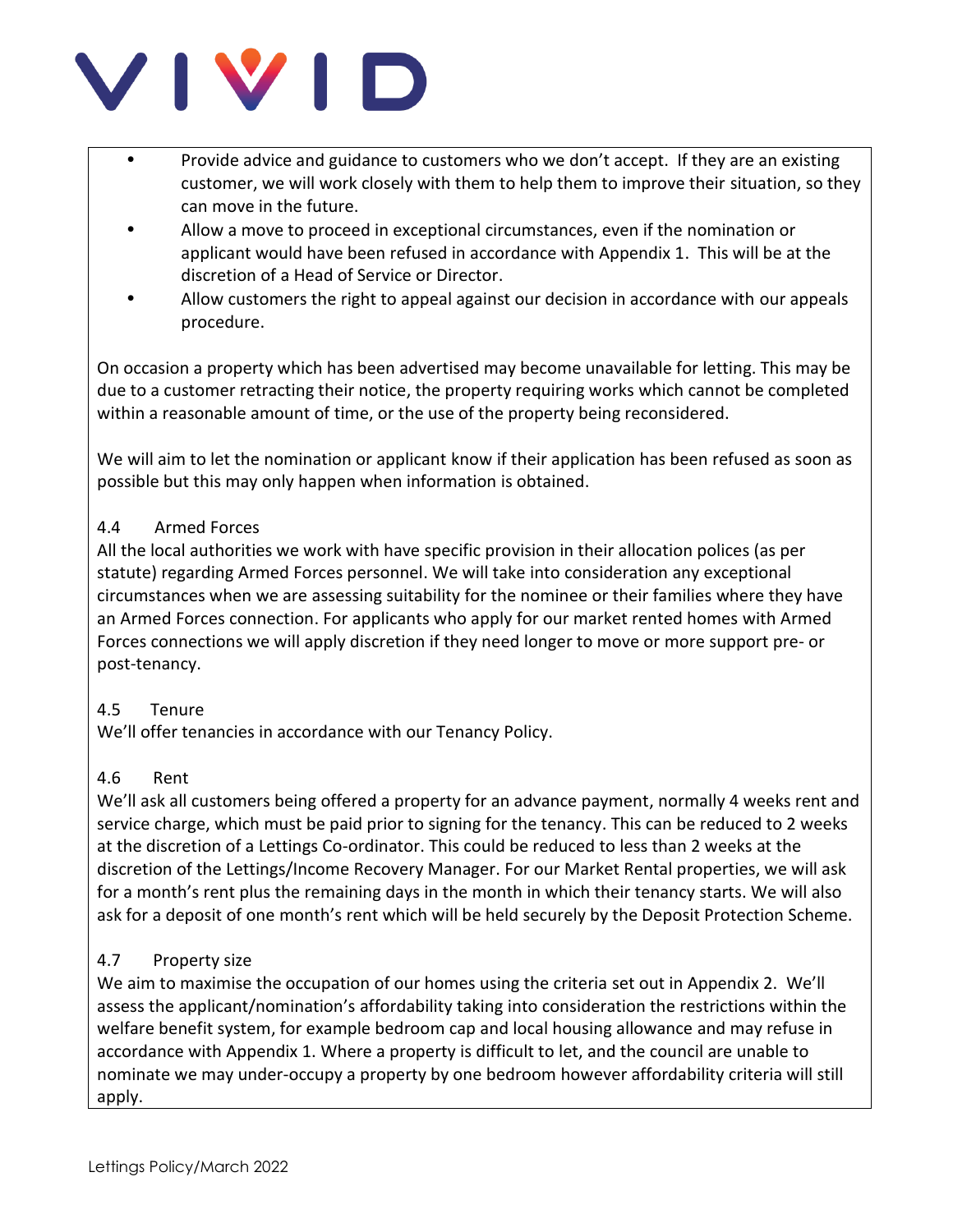### 4.8 Rent setting

Rents will be set in accordance with the tenancy agreement and with reference to our Rent Strategy.

## 4.9 Employees and Board Members

We'll ensure any properties let to employees, Board members or those to whom they are closely connected will only take place in accordance with the Code of Conduct contained within Standing Orders and in accordance with schedule one of the Housing Act 1996 to ensure those persons receive no more favourable consideration than other applicants.

## 4.10 Transfers for existing customers

Our existing customers can apply to move to a different home. In most cases this will be through the local authority waiting lists and in accordance with their Allocation Policy.

# 4.11 Management transfers

If a customer needs an urgent move to alternative permanent accommodation, we will consider a request in accordance with our Management Moves Procedure. This will be in conjunction with the Nomination Agreement for that council. We are committed to supporting victims and survivors of domestic abuse and understand the impact this can have on their housing. We'll work with Local Authority partners to facilitate moves through management transfers and reciprocal moves. We will provide support to victims and survivors prior to lettings to offer support and additional security.

## 4.12 Properties in need of major repair or disposal

Where we have identified that major works are required, or a property is being considered for disposal or demolition, customers will be advised and provided with reasonable, alternative temporary or permanent accommodation. Temporary accommodation will be provided in line with our Decant procedure.

## 4.13 Specialist accommodation

Some of our properties are designated for particular groups such as customers who are over 55 years old or those who have additional support needs, including those who require disabled adaptations. For our supported accommodation we accept referrals from the support providers, agencies, or partners.

For those requiring extra care accommodation, we'll assess the applicant for their support needs with the assistance of the local and county councils. We'll make this clear in the advertising and assessment process.

## 4.14 Decants

If a customer has to move from their home following a disaster which means that their home is not safe, they will be offered alternative, temporary accommodation until repairs to their home can be completed. This will be in accordance with our Decant procedure.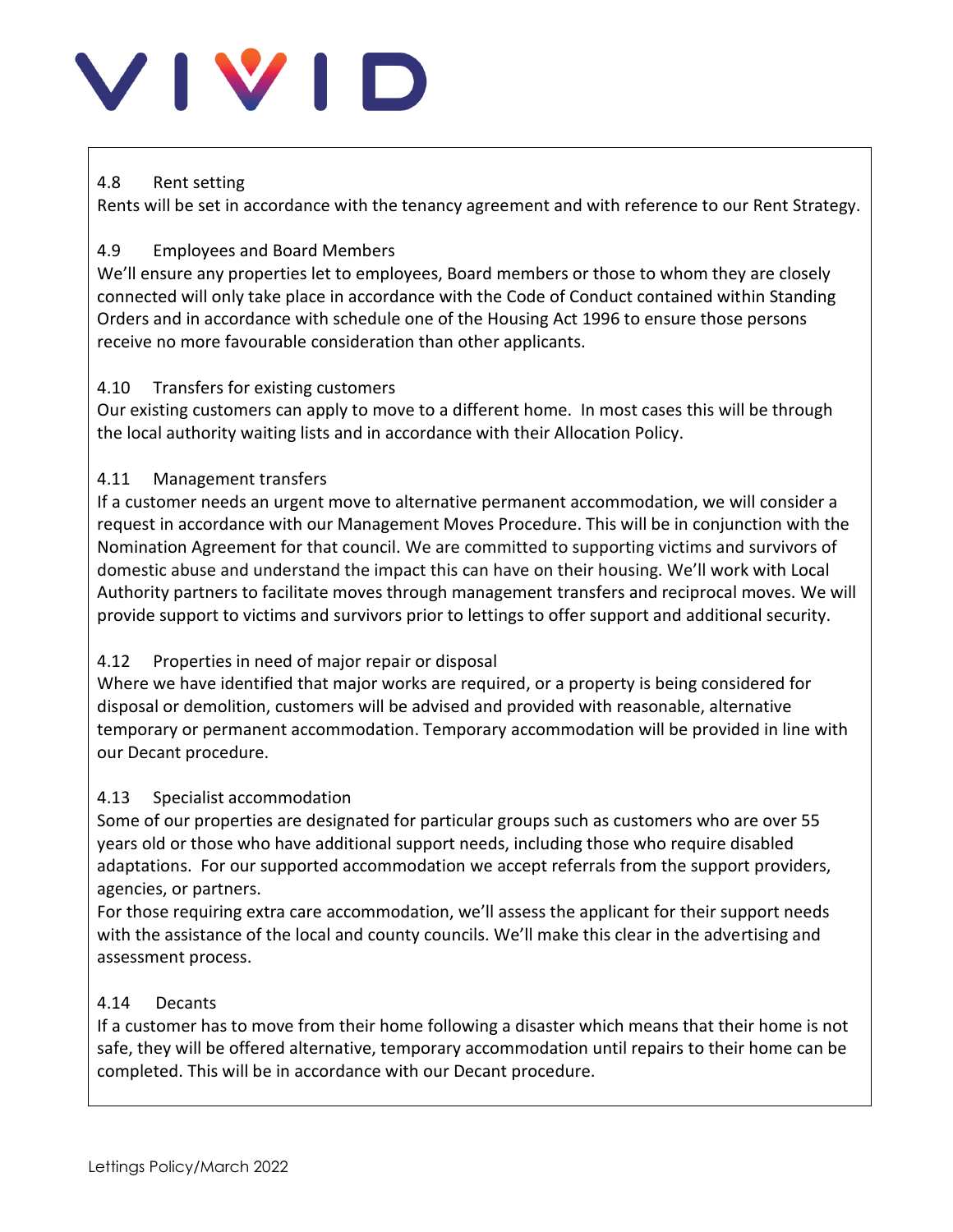## 4.15 Underage applicants

We may offer to anyone under the age of eighteen years old an equitable tenancy agreement which will convert to an assured tenancy at the age of 18 if no breaches have occurred. A guarantor or person to hold the tenancy in trust will be required until the tenant turns 18 years old.

## 4.16 Advice and support

We'll provide all applicants and nominations who are being considered for a home with appropriate advice and support. We will support our existing customers with accessing choice-based lettings schemes if they need to transfer, mutual exchange services, debt and money advice services, floating support, or specialist support.

# 4.17 Pre-tenancy checks

Before we offer a tenancy, applicants will be asked to complete our application form and we'll discuss their circumstances with them to ensure that they meet our lettings criteria as detailed in our letting's procedure. We'll also undertake a full personal and financial assessment including Identification and credit checks where applicable. This will help us make sure that the property is affordable and identify any support needs.

# 4.18 Viewings

We'll arrange for a viewing of the property either digitally or face to face. We may allow several applicants to view a property with an offer being made to the nomination who has the highest priority on the short list or the applicant who has completed all required checks – the latter would be for our market and intermediate market rented homes.

# 4.19 Making an offer

Once we're satisfied that the nomination/applicant is suitable and can afford the property, we'll offer them a tenancy.

When we make an offer, we'll send them a copy of the tenancy agreement to allow them to read and understand what they will be agreeing to. Any offer of accommodation is provisional until we have completed all pre-tenancy checks.

# 4.20 Sign up

We'll explain the rights, responsibilities, and obligations on the part of the landlord and tenant before we ask customers to sign the tenancy agreement. We'll ensure they have received all relevant safety documents including gas safety certificate, electrical safety certificate and EPC. We'll ask for rent in advance before we will give customers the keys to their home. We'll offer access to the Customer on-line Account and provide guidance on how to find further information via our website and communication channels.

# 4.21 CORE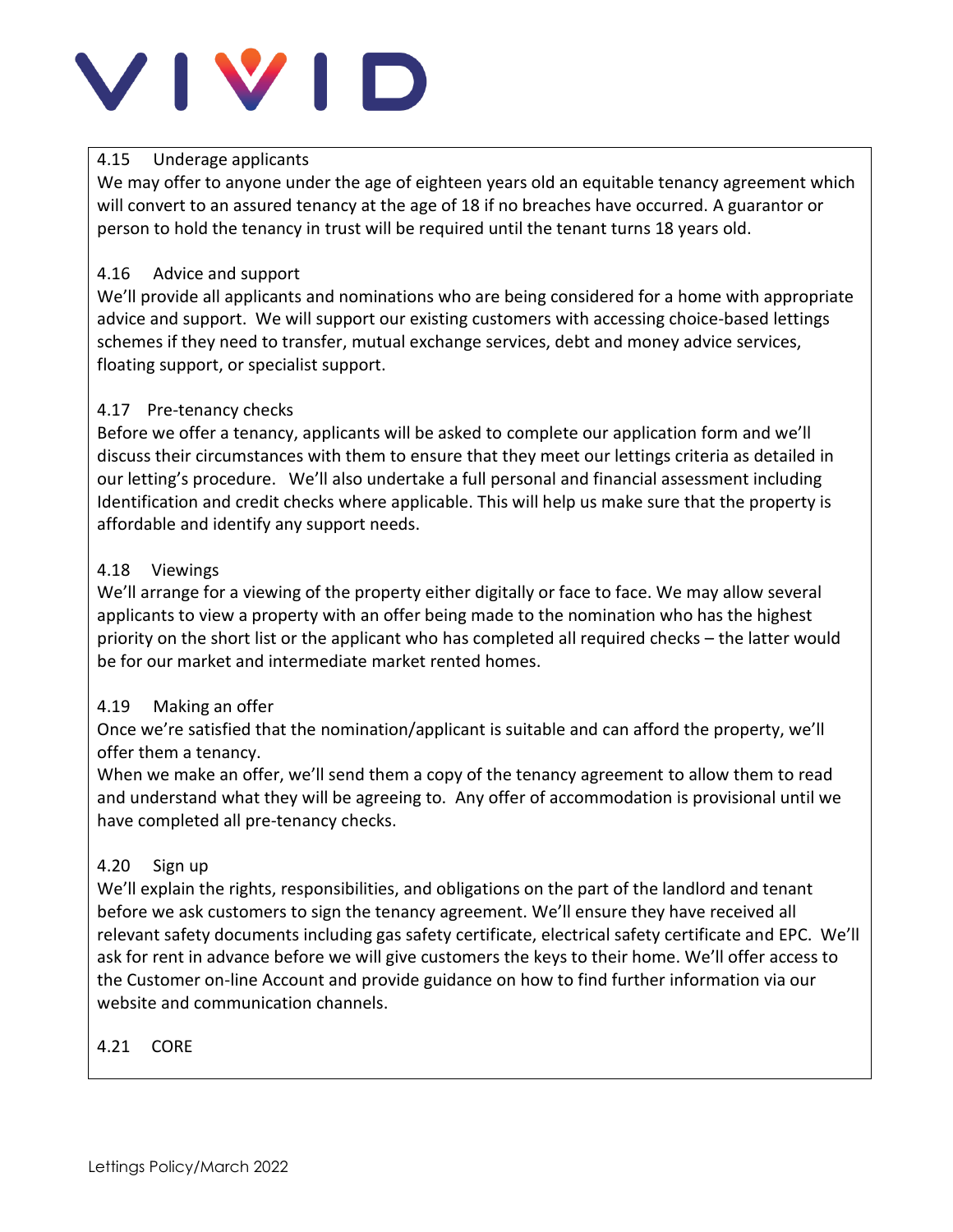We'll provide customers with a CORE privacy notice prior to requesting personal information for the purpose of CORE. We are committed to supplying lettings information to CORE to support other organisations to make decisions on funding, regulation and other policy decisions relating to social housing activity and contribute to the wider housing policy debate on a national level.

#### **6. Garages**

We have a portfolio of garages we let to existing customers and the wider community. Charges to our existing customers will not incur VAT for the first garage with any subsequent garage incurring a VAT charge. Private renters will be charged VAT on all garages they rent. Garages will be allocated on a first come first served basis. Garages will not be allocated to existing customers where they owe outstanding monies to us.

#### **7. Complaints and appeals**

Customers have the right to appeal if they are unhappy with our decision to refuse their nomination/application.

This will be managed through our appeals process. Our decision at appeal is final and customers may not raise a complaint regarding the decision made at appeal

Customers have the right to complain about other aspects of the lettings process if it is within the scope of the complaints policy.

#### **8. Statutory Requirements**

- Housing Acts 1980, 1985, 1988, 1996 & 2004
- Homelessness Act 2002
- Housing (Homeless Persons) Act 1977
- Housing Planning Act 1986
- S106 of the Town & Country Planning Act 1990
- Localism Act 2011
- Data Protection Act 1998
- Immigration Act 2014

#### **9. Related Policies and Procedures**

- **Tenancy Policy**
- Mutual Exchange policy
- Rent Strategy
- Income Recovery Policy
- Complaints Policy
- Compensation Policy
- Appeals procedure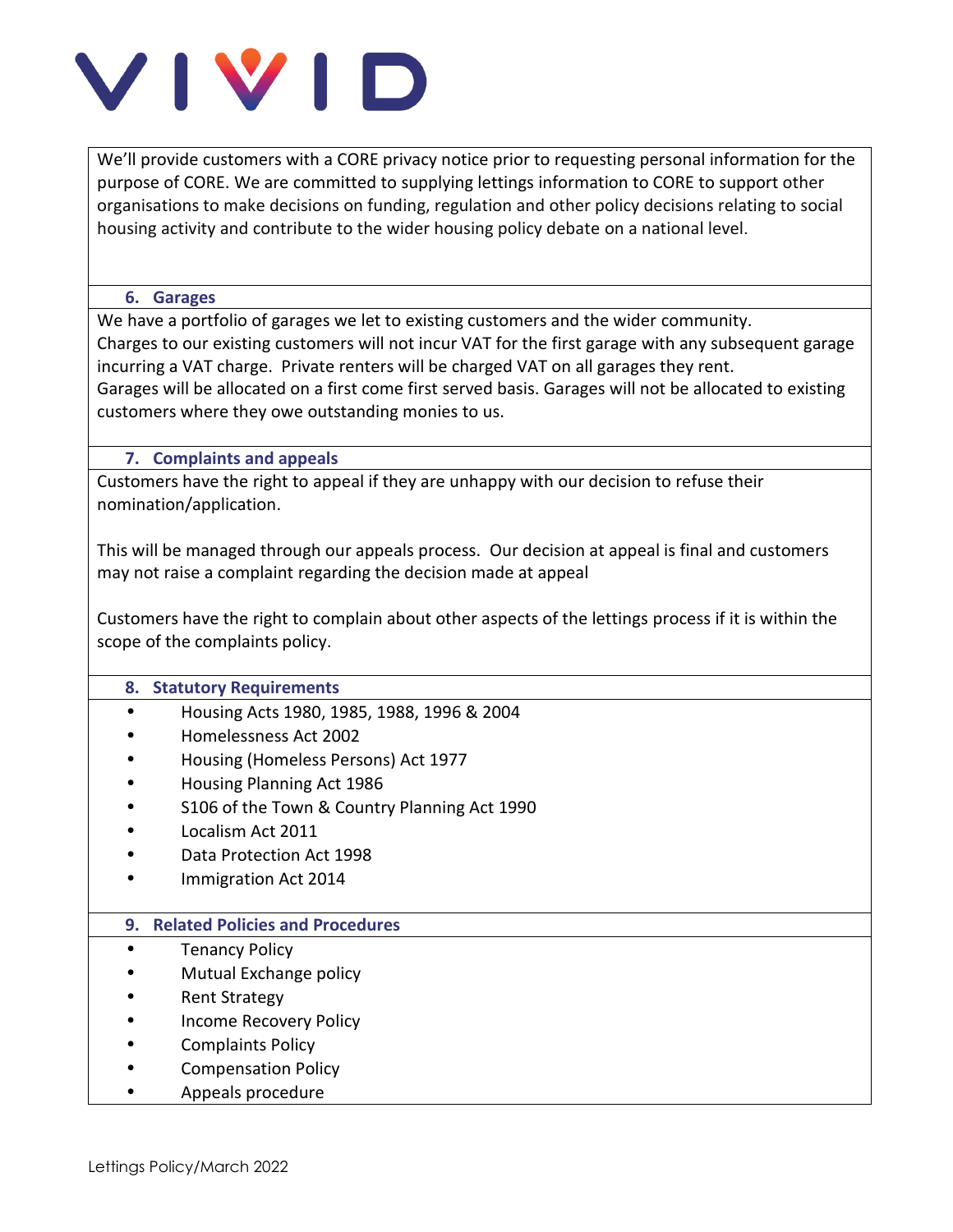

- Anti Social Behaviour Policy
- Standing Orders
- Code of Conduct Policy
- Housing Management Policy
- Data Protection Policy
- Management Moves Procedure

#### **10. Monitor and review process**

We'll monitor the performance of our lettings service by:

- Periodic reports via the organisation's performance scorecard and dashboards
- Returns to local authority partners
- Core reports
- Regular cross departmental team meetings
- Auditing 15% of our lets to ensure they have complied with our policy.
- Using Rant & Rave Performance data to monitor customer satisfaction.
- Undertaking relevant checks to verify identities of all applicants to prevent tenancy fraud

This policy will be approved by The Executive Team and will be reviewed every year.

**11. References/appendices**

Appendix 1 – Grounds for refusal

Appendix 2 – Bedroom entitlement for social and affordable rent

| <b>Author</b> | Owner   | Date approved     | <b>Review date</b> |  |  |  |
|---------------|---------|-------------------|--------------------|--|--|--|
| A Nagle       | A Nagle | Feb 2017          | Feb 2020           |  |  |  |
| A Nagle       | A Nagle | Reviewed and      | Feb 2020           |  |  |  |
|               |         | approved Jan 2018 |                    |  |  |  |
| D Stenner     | A Nagle | September 2019    | September 2020     |  |  |  |
| A Nagle       | A Nagle | 26 March 21       | March 2022         |  |  |  |
| H Millington  | A Nagle | 25 March 22       | <b>March 2023</b>  |  |  |  |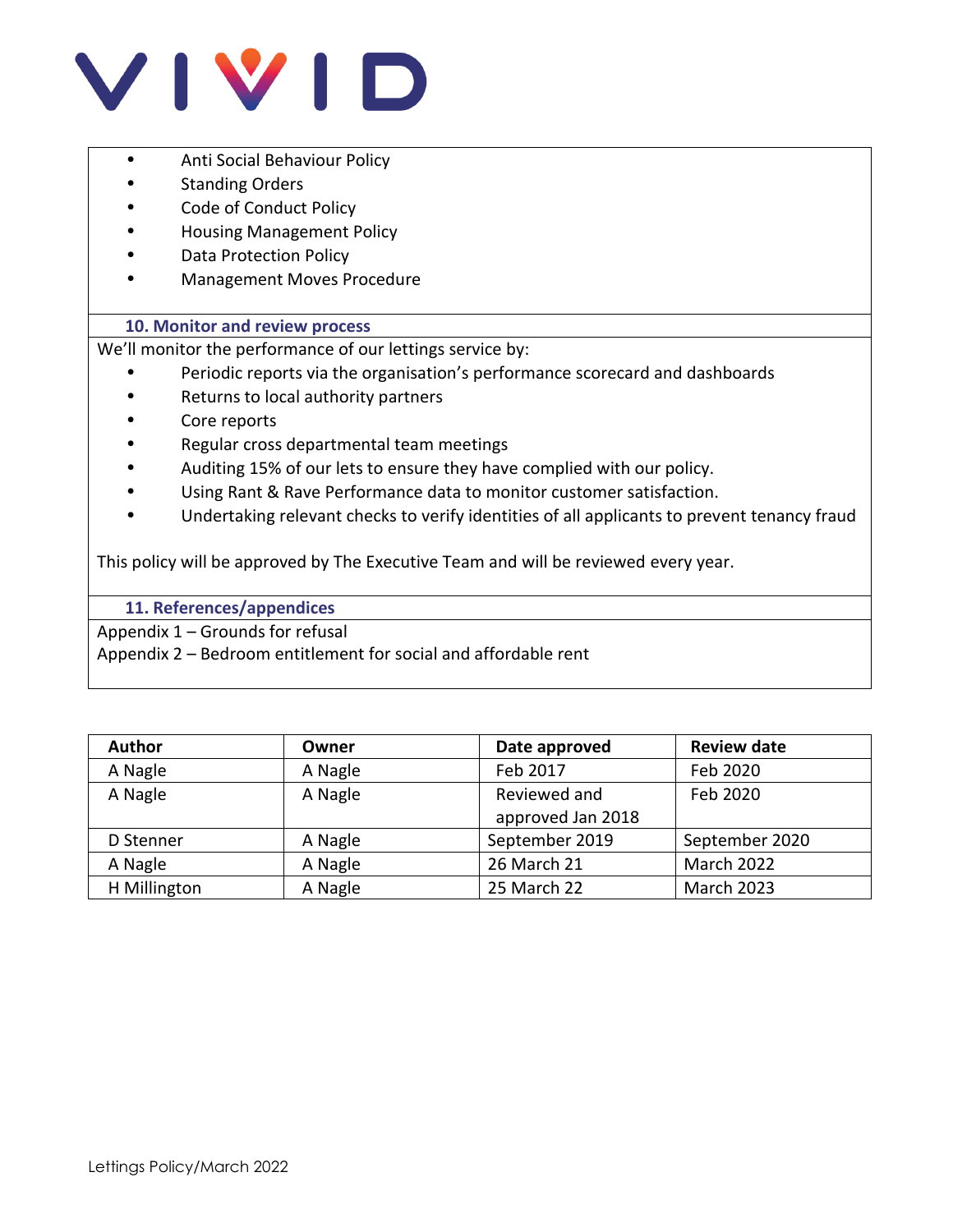

## **Appendix 1 – Grounds for Refusal**

We may refuse an applicant for housing if:

| General grounds | The property is unsuitable if the applicant would be<br>overcrowding or under occupying without agreement or may<br>be impacted by benefit restrictions.                                                                     |
|-----------------|------------------------------------------------------------------------------------------------------------------------------------------------------------------------------------------------------------------------------|
|                 | The property is subject to a local letting's plan and the<br>applicant does not meet the agreed criteria for letting.                                                                                                        |
|                 | The property is subject to a Town and Country Planning Act<br>٠<br>Section 106 Agreement and the applicant does not meet the<br>required criteria.                                                                           |
|                 | We've been unable to contact the applicant or nominations<br>within 48 hours.                                                                                                                                                |
|                 | Where required we have no documentary evidence that the<br>applicant has the right to reside in the UK and/or has no<br>access/recourse to public funds. The customer must provide<br>this within 2 working days of request. |
|                 | The applicant has an interest in an alternative property, and<br>they are legally and reasonably able to reside in it.                                                                                                       |
|                 | There has been a change in circumstances which results in<br>٠<br>the applicant's points or banding being amended and they<br>are no longer the successful bidder.                                                           |
|                 | The applicant is unable to supply appropriate identification<br>along with other information requested by us as part of the<br>assessment process within 2 working days of request                                           |
|                 | The applicant is under 18 years of age and has failed to<br>provide an appropriate trustee.                                                                                                                                  |
|                 | The property is designated for older people and/or there are<br>covenants in place in relation to age and the applicant                                                                                                      |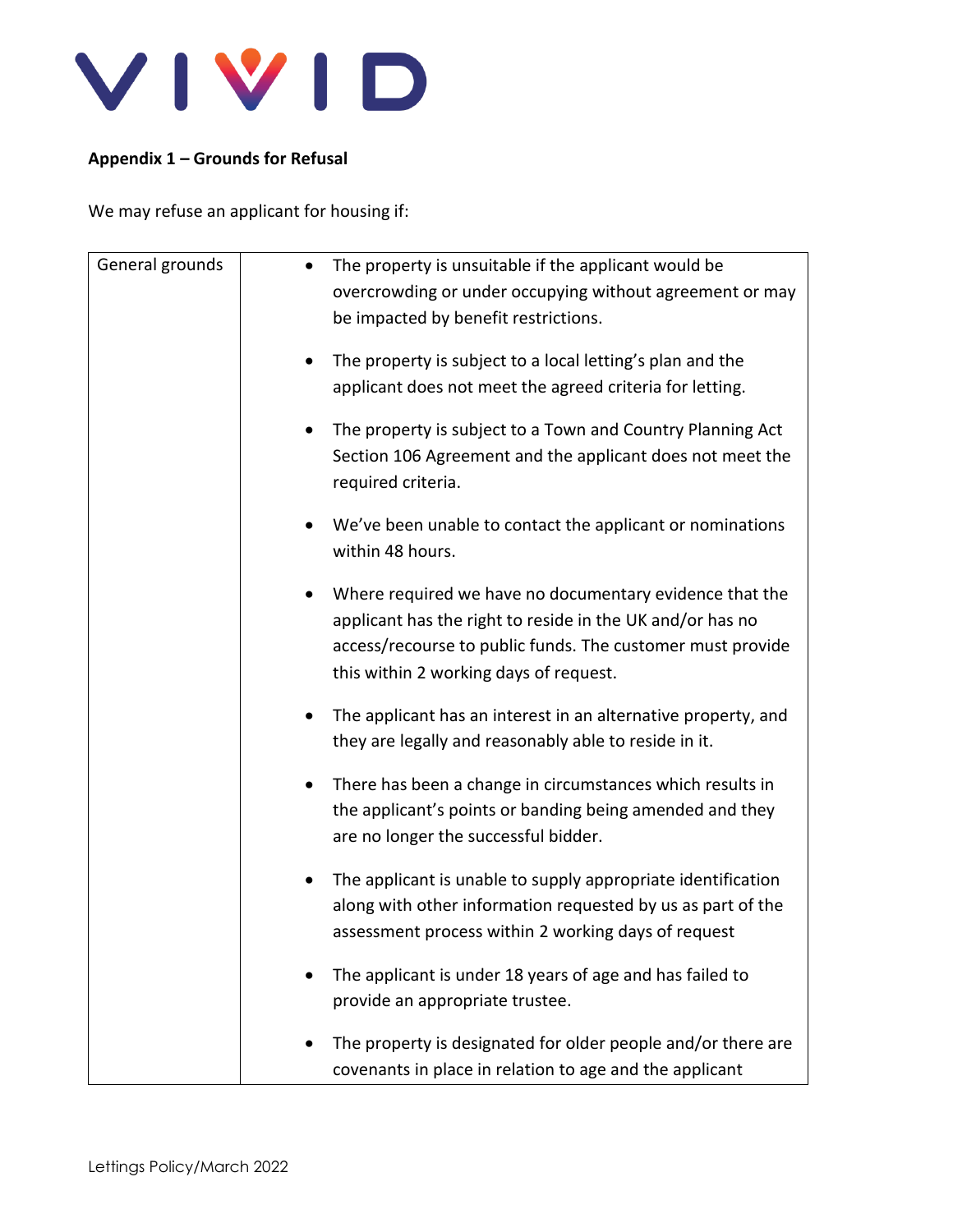

|                         | and/or members of the household do not qualify to occupy        |
|-------------------------|-----------------------------------------------------------------|
|                         | the property.                                                   |
|                         |                                                                 |
|                         | The property is subject to a sensitive letting due to historic  |
|                         | issues in that area and the applicant is not considered         |
|                         | suitable.                                                       |
|                         |                                                                 |
|                         | The applicant has failed a probationary or starter tenancy      |
|                         | with us or another registered landlord. This will be            |
|                         | considered on a case-by-case basis.                             |
|                         |                                                                 |
| <b>Financial status</b> | The nominated applicant is an existing customer or              |
|                         | leaseholder who owes money to us, either for rent, service      |
|                         | charges, garage rent, care and support charges, rechargeable    |
|                         | works orders or any other debt.                                 |
|                         |                                                                 |
|                         | The nominated applicant has a housing related debt i.e., rent   |
|                         | arrears, recharges etc. either with us or another housing       |
|                         | provider, including private landlords.                          |
|                         | The nominated applicant has an interest in an alternative       |
|                         | property, either by way of a financial interest, being named    |
|                         | on a mortgage agreement or named as a tenant of another         |
|                         | property and, can reasonably be expected to raise funds to      |
|                         | secure alternative accommodation in the private sector.         |
|                         |                                                                 |
|                         | The applicant has enough assets to be able to meet their        |
|                         | housing needs by renting privately or securing a mortgage.      |
|                         |                                                                 |
|                         | The applicant is not able to produce evidence of access to      |
|                         | enough funds which will enable them to pay for the rent on      |
|                         | the property and associated living expenses within 2 working    |
|                         | days of request.                                                |
|                         |                                                                 |
| Support needs           | A suitable confirmed support package is not in place which      |
|                         | would provide the help needed to maintain the tenancy.          |
|                         | The applicant has failed or is refusing to engage with relevant |
|                         | support services in relation to an existing or proposed         |
|                         | support package, to assist in the monitoring and                |
|                         | management of their tenancy and/or health.                      |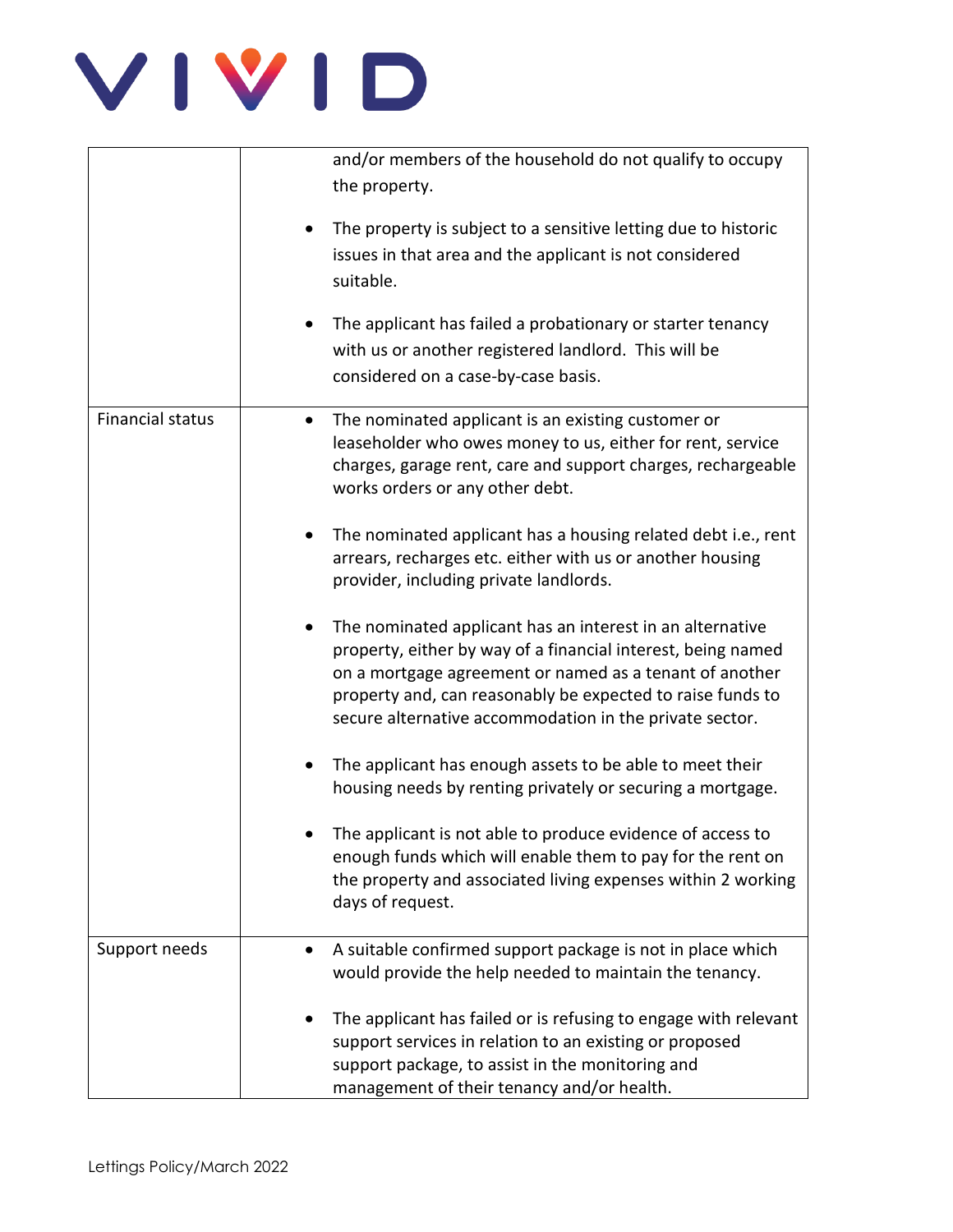|           | The applicant's needs (either physical or mental health)<br>exceed what our service can provide after considering all<br>relevant information from key support providers.                                                                                                                                                                                                                   |
|-----------|---------------------------------------------------------------------------------------------------------------------------------------------------------------------------------------------------------------------------------------------------------------------------------------------------------------------------------------------------------------------------------------------|
|           | The applicant has applied for a property that does not meet<br>their immediate need, e.g., an adapted property where the<br>applicant does not need the adaptations provided or needs<br>adaptations which cannot be made in the property.                                                                                                                                                  |
|           | An applicant for extra care has complex behaviours or needs<br>which may impact on the welfare, safety or wellbeing of<br>other residents or staff. This may include applicants with:<br>severe mental health issues<br>a history of drug and/ or alcohol abuse<br>complex behavioural needs<br>a history of violence<br>convictions for serious offences<br>a requirement for nursing care |
| Behaviour | An existing tenant hasn't maintained their current property<br>$\bullet$<br>and it doesn't meet our lettable standard.                                                                                                                                                                                                                                                                      |
|           | The applicant and other household members haven't given<br>accurate information about their circumstances to us or the<br>local authority. This could be verbally, in writing or on their<br>housing application form and so have obtained tenancy by<br>fraud or deception.                                                                                                                |
|           | There's a history of or current evidence of anti-social<br>behaviour, hate crime or criminal activities. Each case will be<br>carefully considered considering all relevant circumstances.                                                                                                                                                                                                  |
|           | The applicant is one of our former tenants and caused<br>significant damage to our property resulting in recharges<br>being raised against them which have not been repaid.                                                                                                                                                                                                                 |
|           | The applicant has been threatening, abusive, or has been<br>persistently vexatious towards one of our employees.                                                                                                                                                                                                                                                                            |

 $\overline{\phantom{a}}$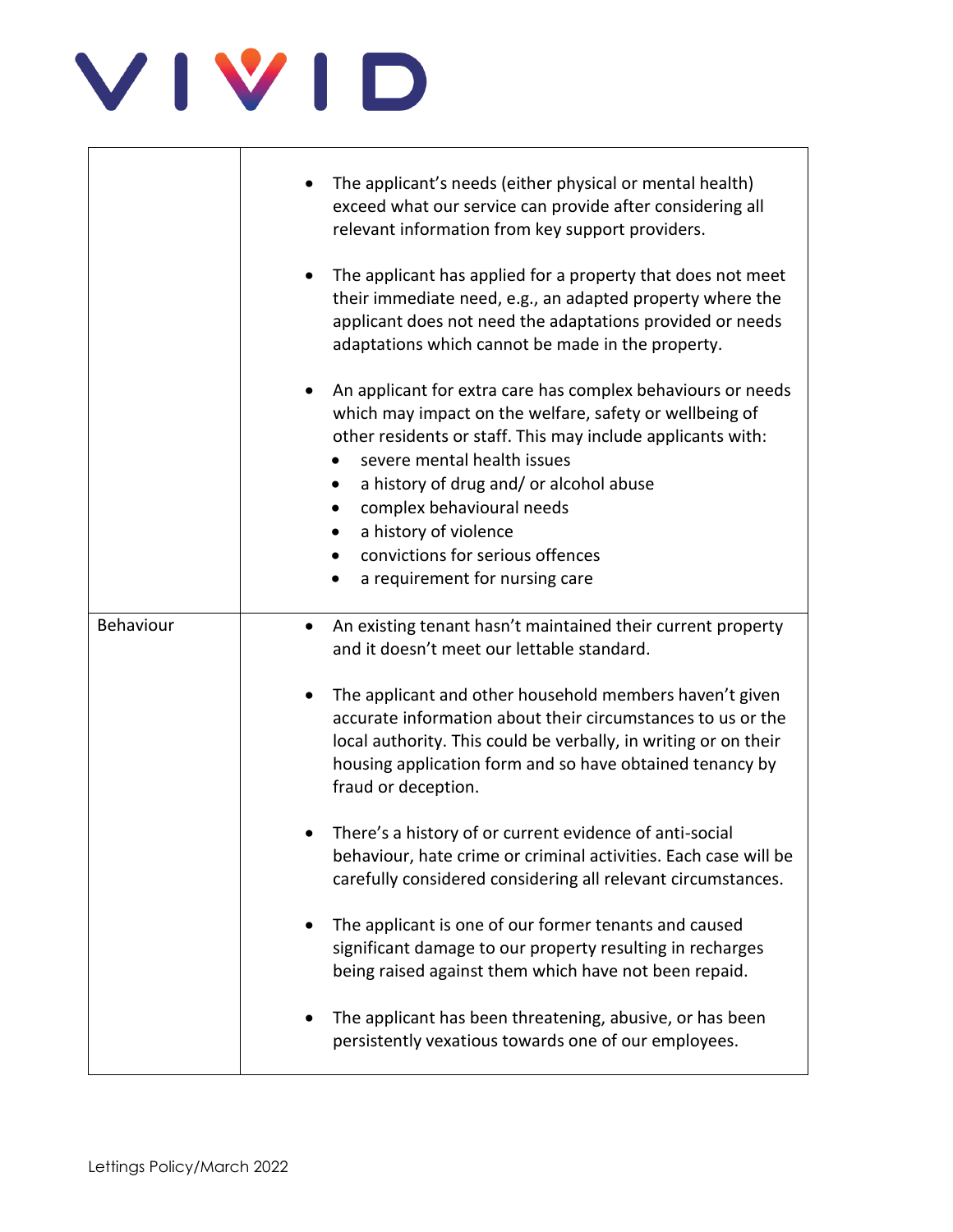| There's evidence that the applicant has previously used<br>rented accommodation for illegal or immoral purposes.                                                                                                                                                                                                                                                                                                                      |
|---------------------------------------------------------------------------------------------------------------------------------------------------------------------------------------------------------------------------------------------------------------------------------------------------------------------------------------------------------------------------------------------------------------------------------------|
| The applicant or other household members have committed<br>serious anti-social behaviour or criminal activity. We usually<br>look at behaviour in the last 2 years, or in the 2 years since<br>being released from prison. If the behaviour was very<br>serious, we may refuse applicants even if it occurred more<br>than 2 years ago. A previous conviction doesn't mean that<br>we will automatically refuse an applicant housing. |
| The behaviour of the applicant, other household members<br>and visitors to the applicant's current or previous home was<br>unacceptable, and we would have considered tenancy<br>enforcement action if they had been our tenants.                                                                                                                                                                                                     |
| The applicant or other household members of their<br>household may pose a risk to their family, neighbours, or the<br>wider community.                                                                                                                                                                                                                                                                                                |
| The applicant or household member is a Scheduled Offender<br>as defined by Multi-Agency Public Protection Arrangements<br>(MAPPA). This will be considered on a case-by-case basis in<br>consultation from MAPPA and other agencies.                                                                                                                                                                                                  |
|                                                                                                                                                                                                                                                                                                                                                                                                                                       |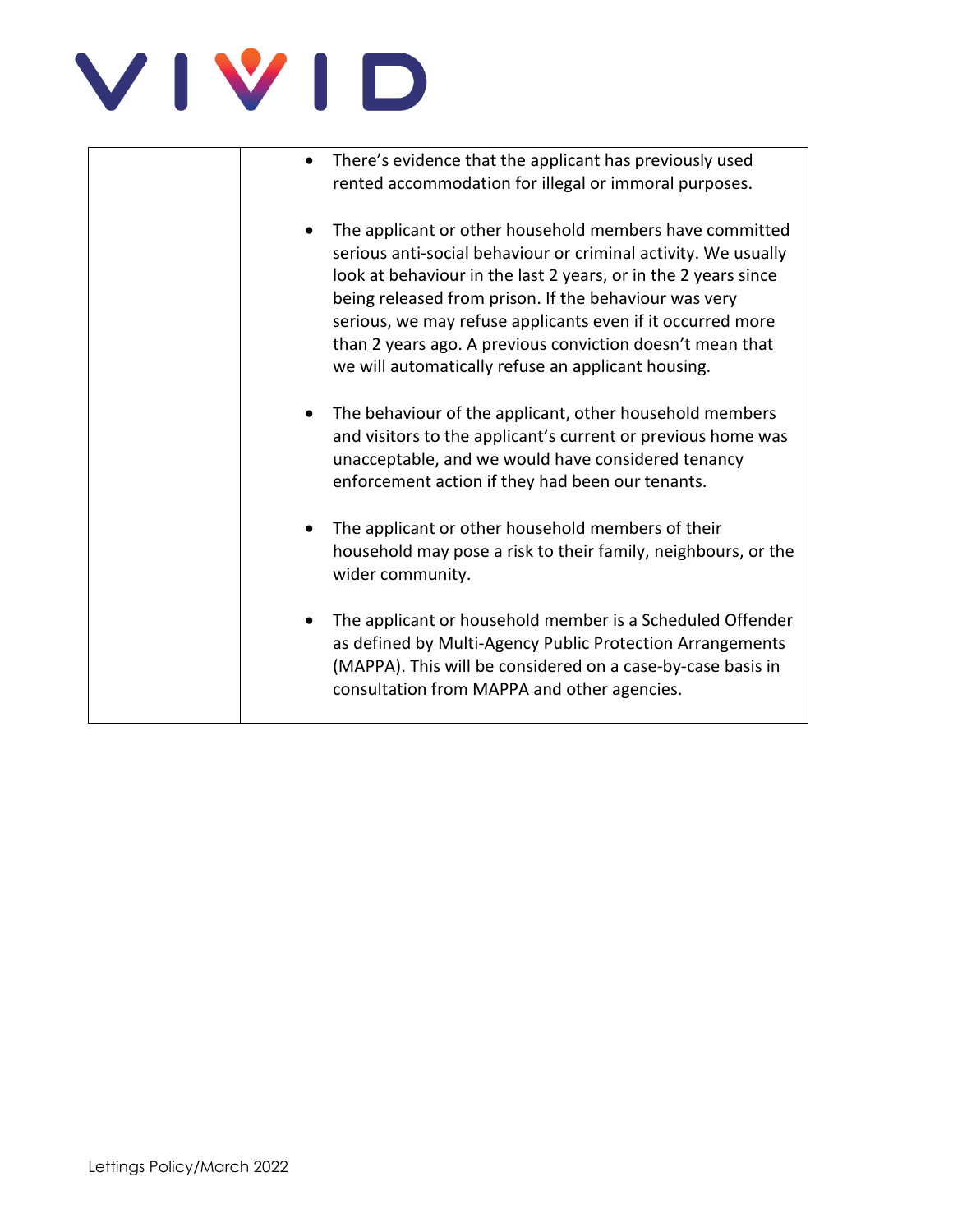

### **Appendix 2 – Bedroom entitlement for social and affordable rent**

The Department of Works and Pensions criteria allows one bedroom (regardless of size) for each of the following:

- Adult couple
- Any other adult (aged 16 or over and including carers)
- Two children of the same sex under the age of 16
- Two children under 10 regardless of sex
- Any other child (other than a child whose main home is elsewhere)
- A disabled child who may be allowed their own bedroom in accordance with the local authority housing benefit criteria.

(Foster and adopted children will be considered as part of the family where confirmation is received)

This table shows the size of property a household will be considered for:

| <b>Household circumstances</b>                                                | <b>Studio</b> | 1 bed | $\mathbf{2}$<br>bed | З<br>bed | 4<br>bed | 5 or<br>more<br>bed |
|-------------------------------------------------------------------------------|---------------|-------|---------------------|----------|----------|---------------------|
| Single applicant                                                              | ü             | ü     | ü*                  |          |          |                     |
| Couple                                                                        |               | ü     | ü*                  |          |          |                     |
| Two people not in a relationship                                              |               |       | ü                   |          |          |                     |
| Parent / couple with 1 child or pregnant*                                     |               |       | ü                   |          |          |                     |
| Parent / couple with 1 child under 10 and<br>pregnant                         |               |       | ü                   |          |          |                     |
| Parent / couple with 2 children (eldest under 10<br>years)                    |               |       | ü                   |          |          |                     |
| Parent/couple with 2 children same sex (under<br>the age of 16)               |               |       | ü                   | *ü       |          |                     |
| Parent / couple with 2 children of different sex<br>(eldest 10 years or over) |               |       |                     | ü        |          |                     |
| Parent / couple with 2 children and pregnant<br>with 3rd child*               |               |       |                     | ü        | *ü**     |                     |
| Parent / couple with 3 children**                                             |               |       |                     | ü        | **ü      |                     |